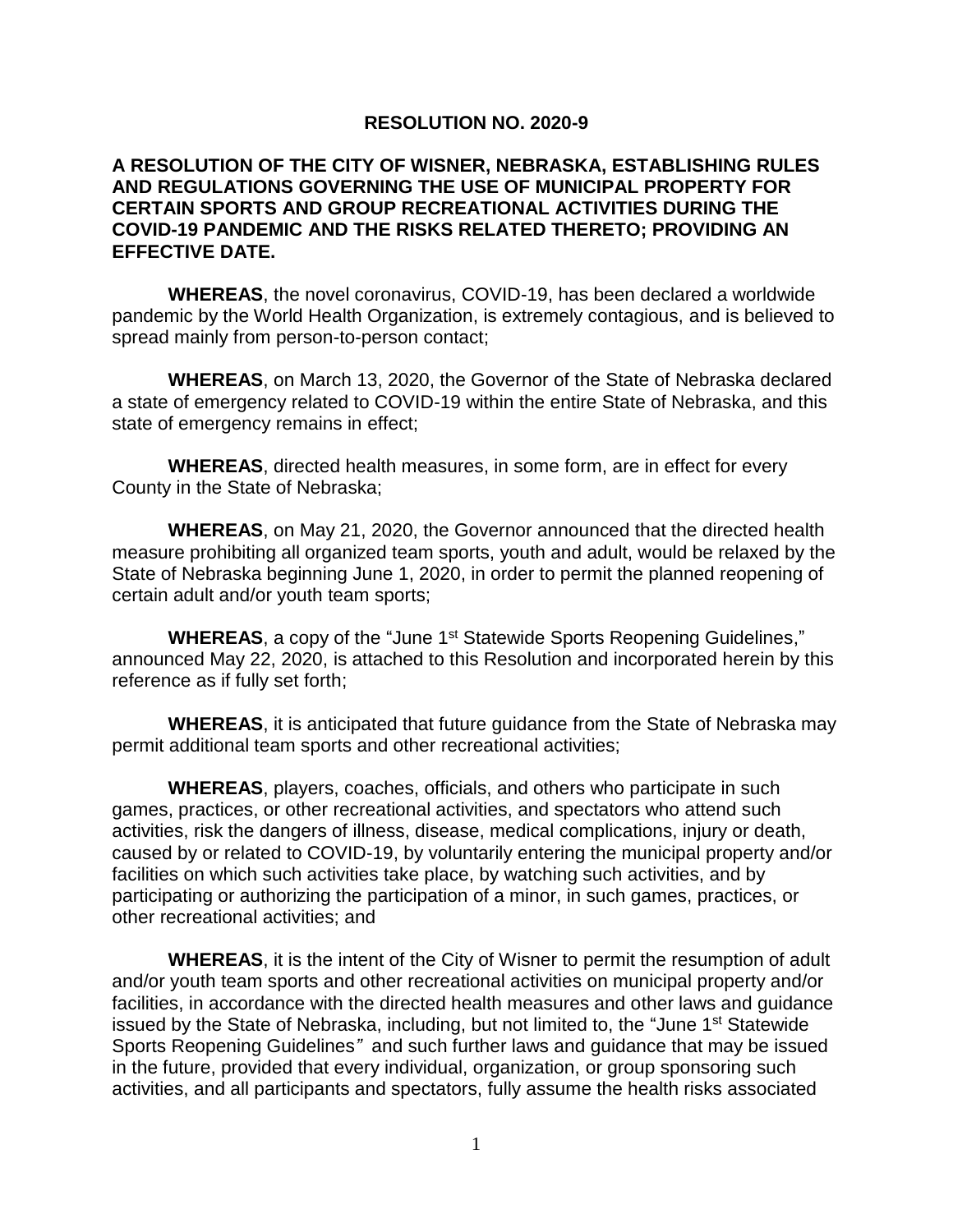with these activities, including the inherent risk now present in any such activities as a result of the presence of COVID-19 in the State of Nebraska, and provided that participants in such activities sign an agreement that releases the City, its elected and appointed officials and employees, and all other participants in adult and/or youth team sports or other recreational activities from liability associated with exposure to COVID-19 in the course of such activities.

**NOW, THEREFORE, BE IT RESOLVED** by the City Council of the City of Wisner, Nebraska, that any individual, organization or group sponsoring or organizing adult and/or youth team sports or other recreational activities that wishes to use the playing or practice fields, courts, grounds, and/or other facilities of the City for games, practices, or other recreational activities shall, *as a prerequisite and condition of such use*, be required to enter into the "COVID-19: License and Management Agreement for Use of Municipal Property for Sports or Other Recreational Activities," which is attached hereto. Said Agreement shall be maintained by the City Clerk and shall constitute an addendum to any other contract, license agreement, lease, or agreement, if any, allowing the use of municipal property and/or facilities of the City of Wisner by the same individual, organization, or group.

**BE IT FURTHER RESOLVED** that, *as a prerequisite and condition of entering* the playing or practice fields, courts, grounds, and/or other facilities of the City of Wisner to participate in games, practices, or other recreational activities, all players, coaches, officials and other participants must sign the agreement titled "COVID-19: Participants Agreement for Sports or Other Recreational Activities" in substantially the same form as attached hereto. Each team wishing to participate on or use the municipal property and/or facilities of the City of Wisner must, *as a prerequisite and condition of such participation and entry*, provide legible copies of said signed Agreements for all participants affiliated with the team, together with a roster containing a complete list of the names of all players, coaches, officials, and others affiliated with the team. A designated representative of each team shall provide said copies of the Agreements and roster to the City Clerk no later than twenty-four (24) hours in advance, and during the City Clerk's regular business hours, of that team's participation on and entry to municipal property; the City Clerk shall maintain the documents.

**BE IT FURTHER RESOLVED** that, for the avoidance of doubt as to the risk assumed by participants and spectators, in order to encourage compliance with directed health measures and guidelines, and in order to promote public safety, the applicable provisions of the "June 1<sup>st</sup> Statewide Sports Reopening Guidelines" shall be posted on all practice and playing fields, courts, grounds, and/or other facilities where adult and/or youth practices and/or games or other recreational activities occur. If the "June 1<sup>st</sup> Statewide Sports Reopening Guidelines" are subsequently modified or updated, the applicable provisions of the modified or updated guidelines shall be posted in the same manner.

**BE IT FURTHER RESOLVED** that all participants and spectators shall comply with all federal, state and local laws and regulations, all directed health measures and